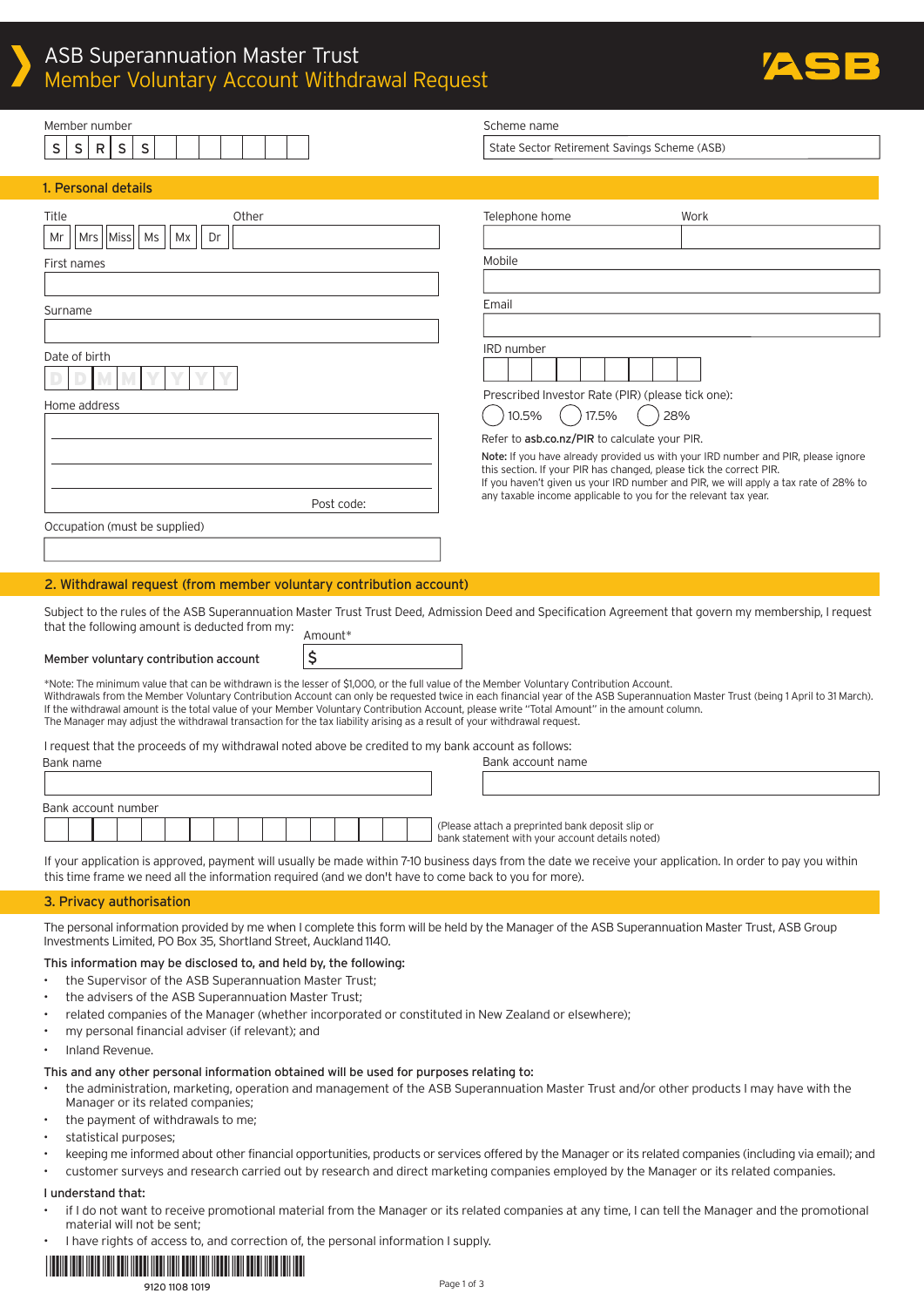## 4. Identity and address verification

To proceed with your withdrawal we need to have verified your identity and address.

Please select if you are an ASB Customer.

| ) I am an ASB Bank customer and have an open ASB Bank           |
|-----------------------------------------------------------------|
| account. Please just provide your account number for reference: |

| <b>Proceed to section 5</b> |  |  |  |  |  |  |  |
|-----------------------------|--|--|--|--|--|--|--|

**OR**

**OR** 1do not have an open ASB Bank account and:

**I have** provided certified identification and proof of my address in the past – **please proceed to section 5** 

**I have not** provided certified identification and proof of my address in the past - **please read all of this section and provide the required documents**

## **Identification**

|                  | <b>Primary Identification Document</b>                                                           | <b>Secondary Identification Document</b>                                                                                                                                                                                                                                                                                                                                                                                                                        |
|------------------|--------------------------------------------------------------------------------------------------|-----------------------------------------------------------------------------------------------------------------------------------------------------------------------------------------------------------------------------------------------------------------------------------------------------------------------------------------------------------------------------------------------------------------------------------------------------------------|
| Set One          | Passport (NZ or overseas*)<br>$\checkmark$<br>New Zealand Firearms Licence                       | Not Required                                                                                                                                                                                                                                                                                                                                                                                                                                                    |
| Set Two          | New Zealand driver licence<br>$\checkmark$                                                       | $\checkmark$ Non-ASB credit card (with matching signature and embossed name)<br>Non-ASB Debit card (with matching signature and embossed name)<br>$\checkmark$<br>SuperGold card<br>$\checkmark$<br>Non ASB bank statement<br>$\checkmark$<br>$\checkmark$ Government agency correspondence                                                                                                                                                                     |
| <b>Set Three</b> | Birth certificate (NZ or overseas*)<br>Citizenship certificate (NZ or overseas*)<br>$\checkmark$ | $\checkmark$ New Zealand driver licence<br>$\checkmark$ Overseas driver licence (with photo) with an English translation<br>(if required) and accompanied by an International Driving Permit<br>$\checkmark$ 18+ card or Kiwi Access card<br>New Zealand Armed Forces ID<br>$\checkmark$<br>New Zealand Police ID<br>$\checkmark$<br>$\checkmark$ SuperGold card (with photo)<br>$\checkmark$ Student ID (from NZ institutions only) with photo (under 18 only) |

\*If you supply an overseas passport, citizenship certificate or birth certificate, please also provide a copy of your residency documents. Any documents not in English need to be accompanied by an independent and certified English translation.

## **Proof of address**

- These documents should be no more than 12 months old.
- Must show your current residential address.

| One item from the list below                                                                                                                                                                                                                                                                                                                                                                                                                                            | Important notes                                                                                                                                                                                                                                                                                                                                               |
|-------------------------------------------------------------------------------------------------------------------------------------------------------------------------------------------------------------------------------------------------------------------------------------------------------------------------------------------------------------------------------------------------------------------------------------------------------------------------|---------------------------------------------------------------------------------------------------------------------------------------------------------------------------------------------------------------------------------------------------------------------------------------------------------------------------------------------------------------|
| $\checkmark$ Non-ASB Bank statements or correspondence<br>$\checkmark$ Government agency correspondence<br>$\checkmark$ Non-ASB registered KiwiSaver or superannuation scheme correspondence<br>$\checkmark$ IRD correspondence<br>$\checkmark$ Current Non-ASB insurance policy (house or contents)<br>$\checkmark$ Local authority rates or water bill<br>$\checkmark$ Utility bill (gas, power, fixed phone line, internet, SKY TV, On-account mobile<br>phone)      | Posted and digital copies of these documents are acceptable.<br>Utility bills and local authority bills sent to a PO Box are acceptable as<br>long as your physical address is included on the statement and there<br>is a fixed service provided to that address.<br>'On-account' mobile phone statements do not need to contain a fixed<br>service address. |
| $\checkmark$ Signed tenancy or lease agreement<br>$\checkmark$ Driver licence containing address (this must be a current (not expired) driver<br>licence from New Zealand, Australia or the United Kingdom that contains your<br>current residential address)<br>$\checkmark$ Correspondence from a recognised retirement home (must confirm you reside<br>at the rest home/facility and be from a recognised Ministry of Health certified<br>retirement home provider) | Documents must be originals.<br>A tenancy or lease agreement must be signed by both the tenant(s)<br>and landlord.                                                                                                                                                                                                                                            |

If you are unable to provide the required documents, or if you have any questions, please call us on 0800 ASB RETIRE (0800 272 738), visit your nearest ASB branch or contact your ASB Relationship Manager.